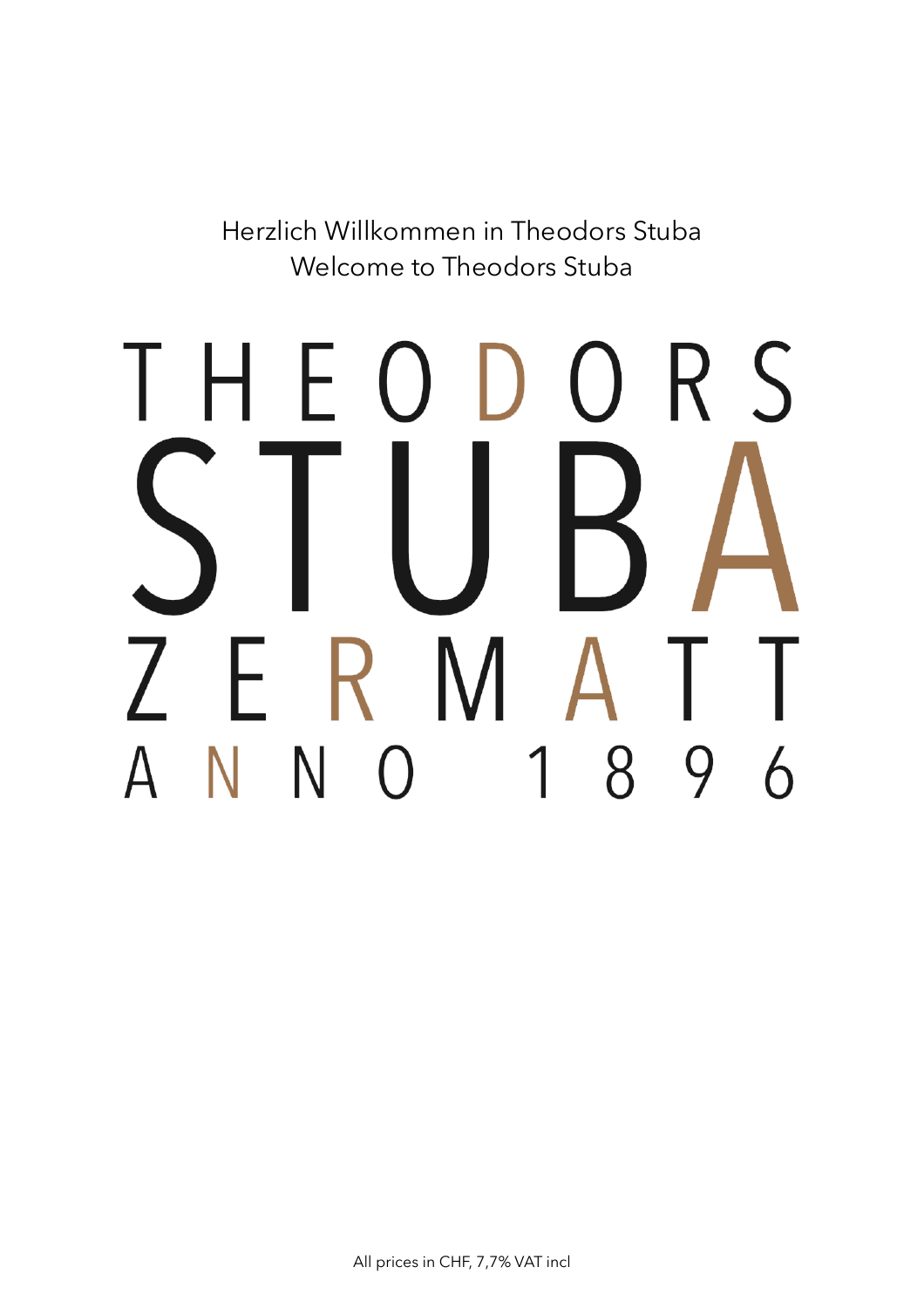# **Starters**

| Grüner Salat<br>Green salad                                                                                                                   | 9  |
|-----------------------------------------------------------------------------------------------------------------------------------------------|----|
| <b>Gemischter Salat</b><br>Mixed salad                                                                                                        | 11 |
| <b>Walliser Trockenfleisch</b><br>Valais dried meat                                                                                           | 24 |
| Walliser Hobelkäse<br>Valais shaved cheese                                                                                                    | 24 |
| Walliser Platte (halb   halb)<br>Valais platter (half   half)                                                                                 | 24 |
| Kartoffelchips<br>mit Chilikäse-/ Blauschimmelkäse- oder Trüffelkäse -Dip<br>Potato chips   chili cheese-/ blue cheese- or truffle cheese-dip | 12 |
| Tomatencremesuppe<br>Cream of tomato soup                                                                                                     | 9  |
| Kürbiscremesuppe<br>Pumpkin cream soup                                                                                                        | 9  |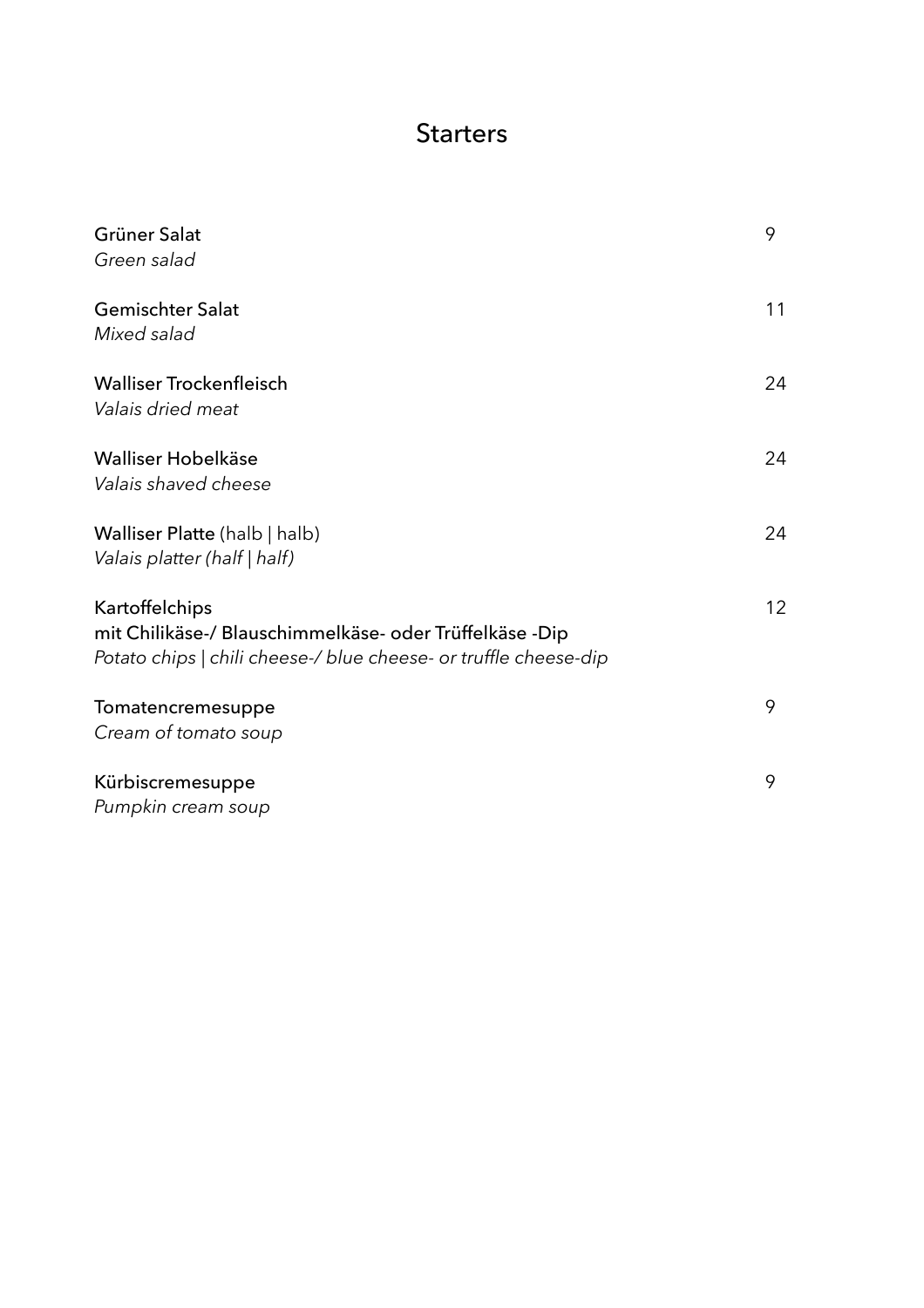## Raclette

#### Wählen Sie aus 3 Walliser Käse *Choose from 3 Valais cheeses*

Val de Bagnes - cremig würzig | *creamy spicy* Wallis 65 - kräftig | *strong* Aletsch - cremig mild | *creamy mild*

mit Kartoffeln | Cornichons | Silberzwiebeln *with potatoes | gherkins | pearl onions*

#### mit Weissbrot | Preiselbeeren

*with white bread | lingonberries* 

# mit Kartoffeln | Jalapeños | Trockenfleisch

*with potatoes | jalape*ñ*os | dried meat* 

Pro Portion | *per serving* **999** 

Tour de Wallis 26 alle 3 Käsesorten in Folge mit passender Beilage *all 3 cheeses in a row each with matching sides*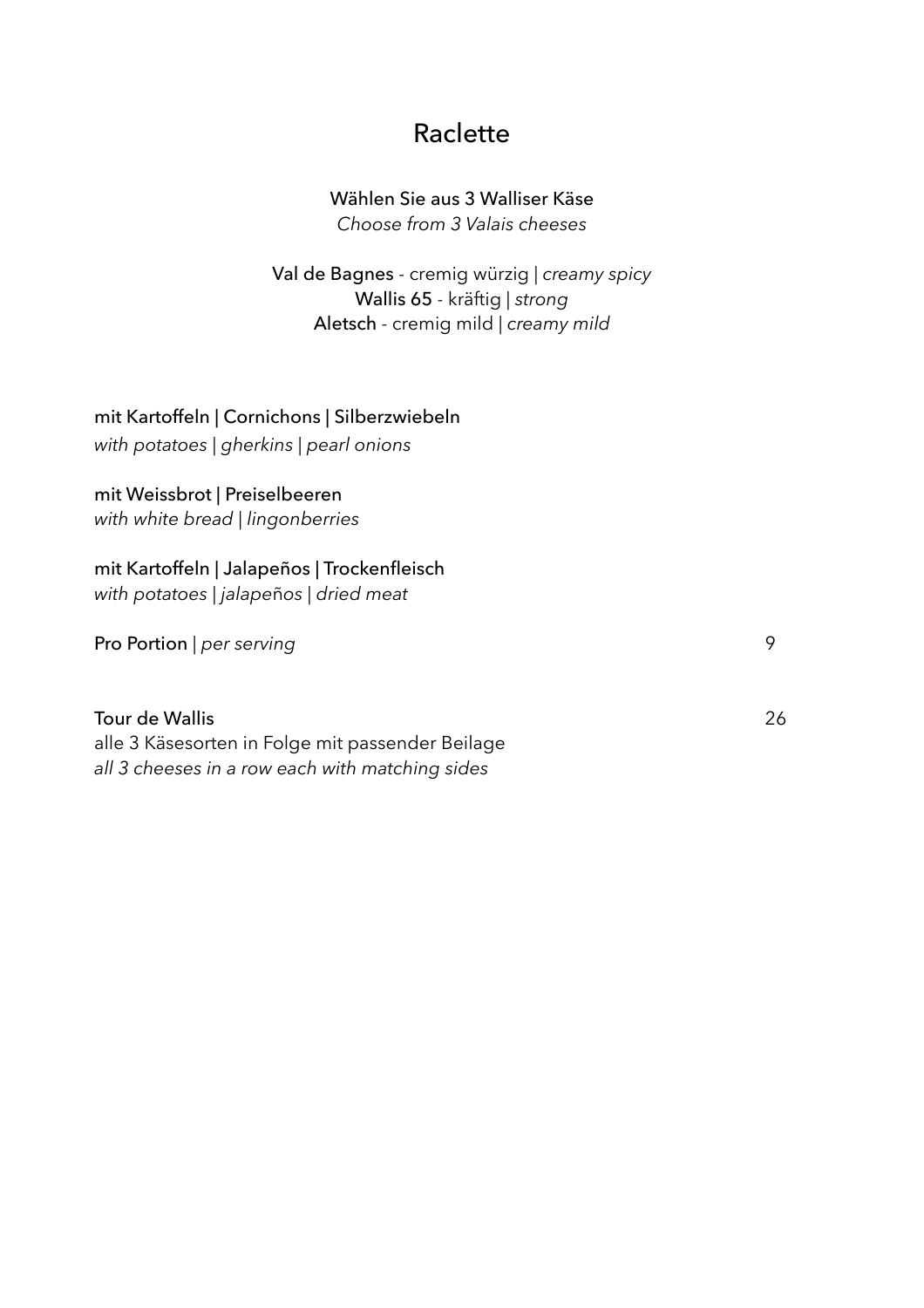## Fondue

### Wählen Sie aus 3 Schweizer Käsemischungen *Choose from 3 Swiss cheese mixes*

Wyssmüller Creation - würzig | *spicy* Theos Brand - würzig | *spicy* Walker Hausmischung - cremig mild | *creamy mild*

| <b>Natur</b>                                                                                                                   | 26 |
|--------------------------------------------------------------------------------------------------------------------------------|----|
| Classic                                                                                                                        |    |
| Tomate                                                                                                                         | 27 |
| Tomato                                                                                                                         |    |
| Chili                                                                                                                          | 27 |
| Chilli                                                                                                                         |    |
| Steinpilz                                                                                                                      | 29 |
| Porcini mushroom                                                                                                               |    |
| Trüffelöl                                                                                                                      | 29 |
| Truffle oil                                                                                                                    |    |
| Fondue TRE KRONOR ab 2 Personen   from 2 persons<br>wählen Sie 1 Käsemischung und 3 Aromen<br>choose 1 cheese mix and 3 aromas | 30 |

Preis pro Person | *price per person*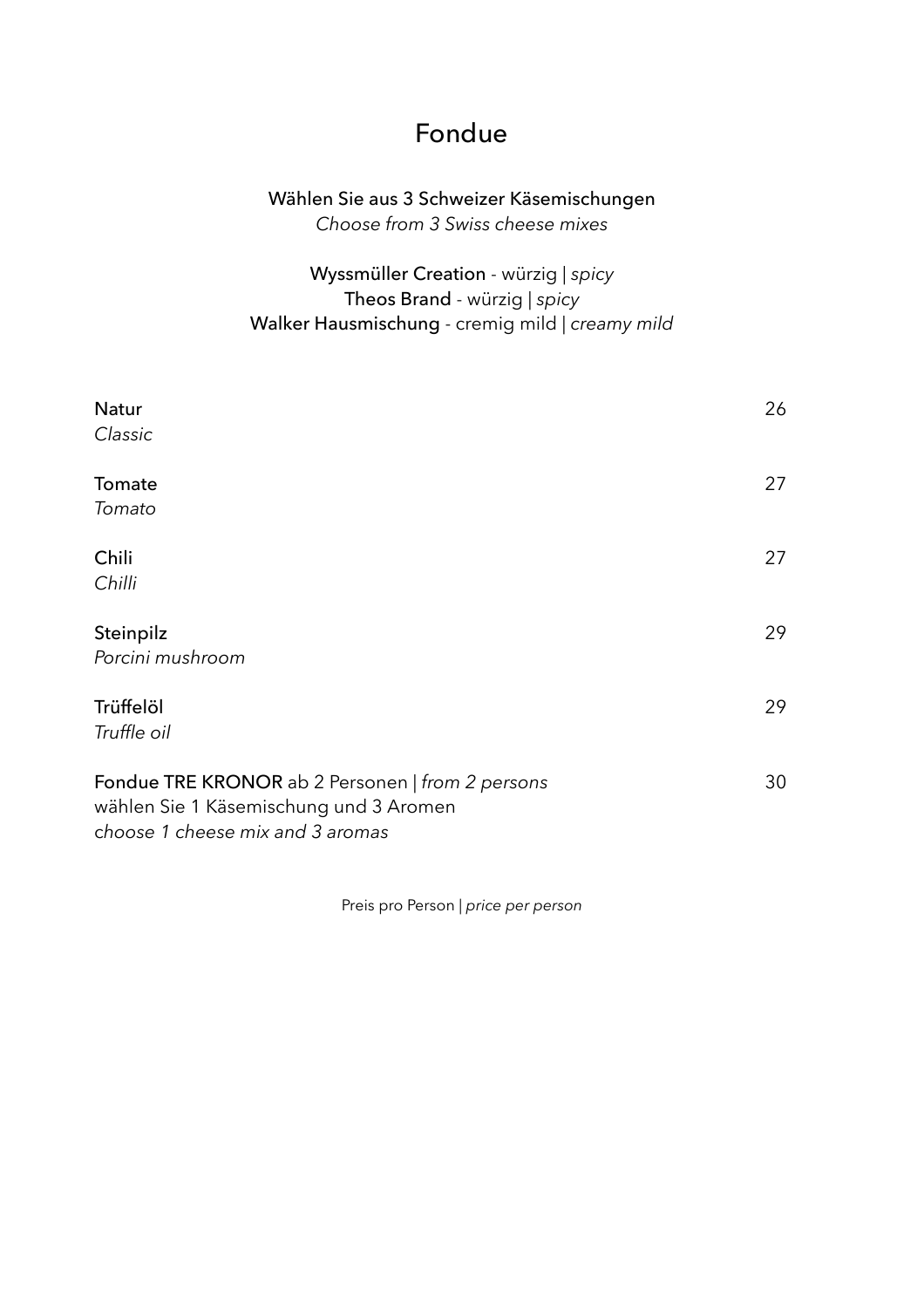# Hot Stone

| Rindsfilet 250q<br>Fillet of beef 250g        | 49 |
|-----------------------------------------------|----|
| Rindsentrecôte 250g<br>Entrecôte of beef 250q | 45 |
| Lammkarree 280q<br>Lamb rack 280g             | 45 |
| Kalbsrücken 250g<br>Saddle of veal 250q       | 48 |
| Schweinsrücken 250g<br>Saddle of pork 250g    | 34 |

mit Salat | neue Kartoffeln oder Housefries | Dips *with salad | new potatoes or house fries | dips* 

# Fondue Chinoise

| Fondue Chinoise ab 2 Personen<br>Rind   Kalb   Schwein<br>inklusive Salat   Reis oder Housefries   Dips | 49. |
|---------------------------------------------------------------------------------------------------------|-----|
| Fondue Chinoise from 2 persons<br>Beef   veal   pork<br>inclusive salad   rice or house fries   dips    | 49  |

Preis pro Person | *price per person*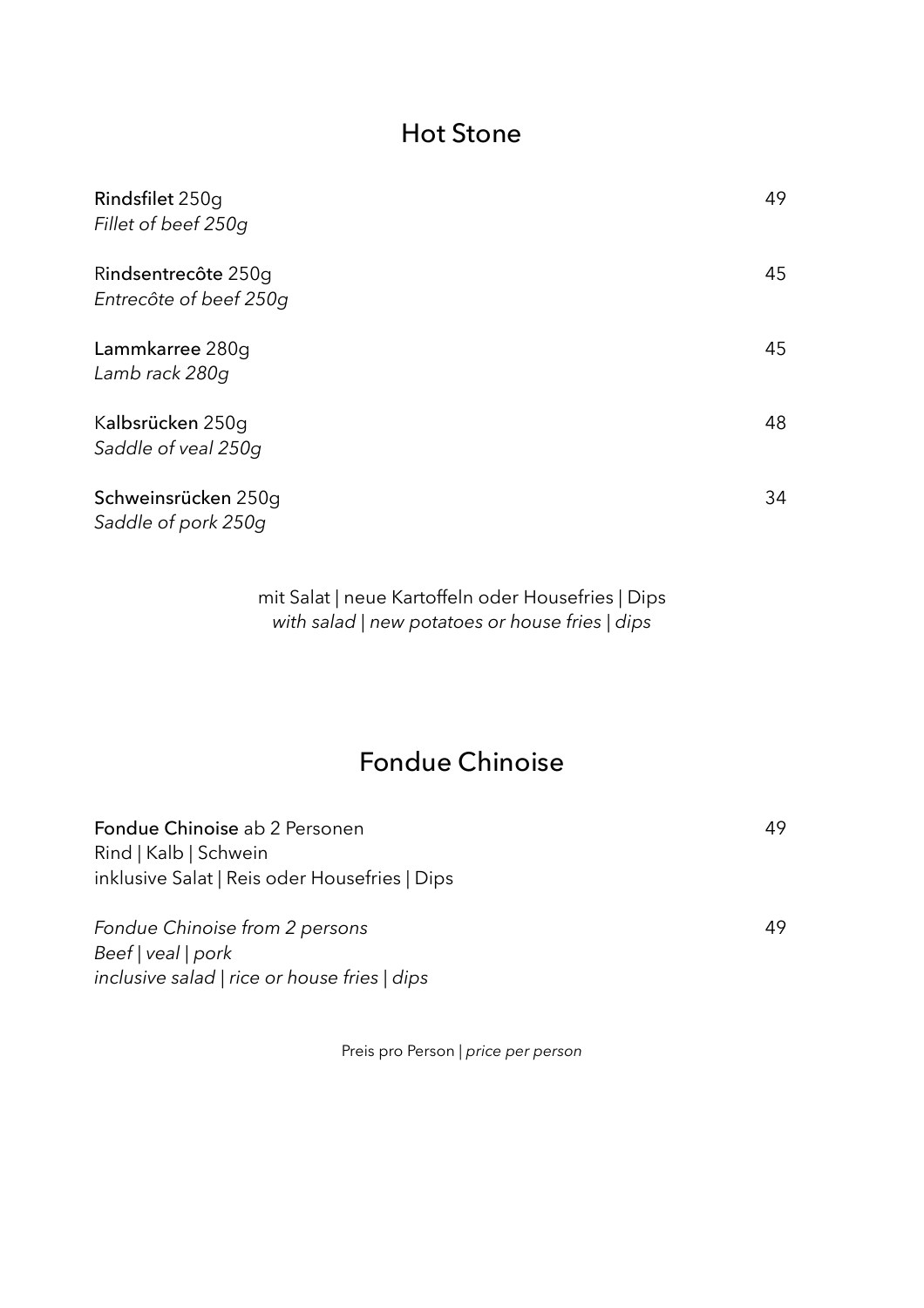# Walliserhof Specials

| Hofs Burger   Housefries                                                                              | 32   |
|-------------------------------------------------------------------------------------------------------|------|
| Hof's burger   house fries                                                                            |      |
| Halloumi Burger   Housefries                                                                          | 29   |
| Halloumi burger   house fries                                                                         |      |
| Risotto   Steinpilze   Lauch   Cherrytomaten<br>Risotto   porcini mushrooms   leeks   cherry tomatoes | 24   |
| Rösti Natur                                                                                           | 20   |
| Rösti Classic                                                                                         |      |
| mit Schinken, Käse, Ei oder Tomaten<br>with ham, cheese, egg or tomatoes                              | $+2$ |
| Wienerschnitzel   Housefries   Gemüse                                                                 | 44   |
| Wienerschnitzel   house fries   vegetables                                                            |      |
| Cordon Bleu Walliserhof   Housefries   Gemüse                                                         | 38   |
| Cordon Bleu Walliserhof   house fries   vegetables                                                    |      |
| Alplermagronen   Apfelmus                                                                             | 24   |
| Swiss macaroni and cheese   applesauce                                                                |      |
| Käseschnitte                                                                                          | 19   |
| Swiss giant croque monsieur                                                                           |      |
| mit Schinken, Ananas, Tomaten oder Ei<br>with ham, pineapple, tomatoes or egg                         | $+2$ |
| Kalbsbratwurst   Rösti   Zwiebelsauce                                                                 | 24   |
| Veal sausage   rösti   onion sauce                                                                    |      |
| Mistkratzerli   Neue Kartoffeln   Gemüse                                                              | 38   |
| Grilled chicken   new potatoes   vegetables                                                           |      |
| Flammkuchen   Speck   Zwiebel                                                                         | 22   |
| Flammkuchen   bacon   onion                                                                           |      |
| Flammkuchen   Cherrytomaten   Mozzarella   Ruccola                                                    | 22   |
| Flammkuchen   cherry tomatoes   mozzarella   ruccola                                                  |      |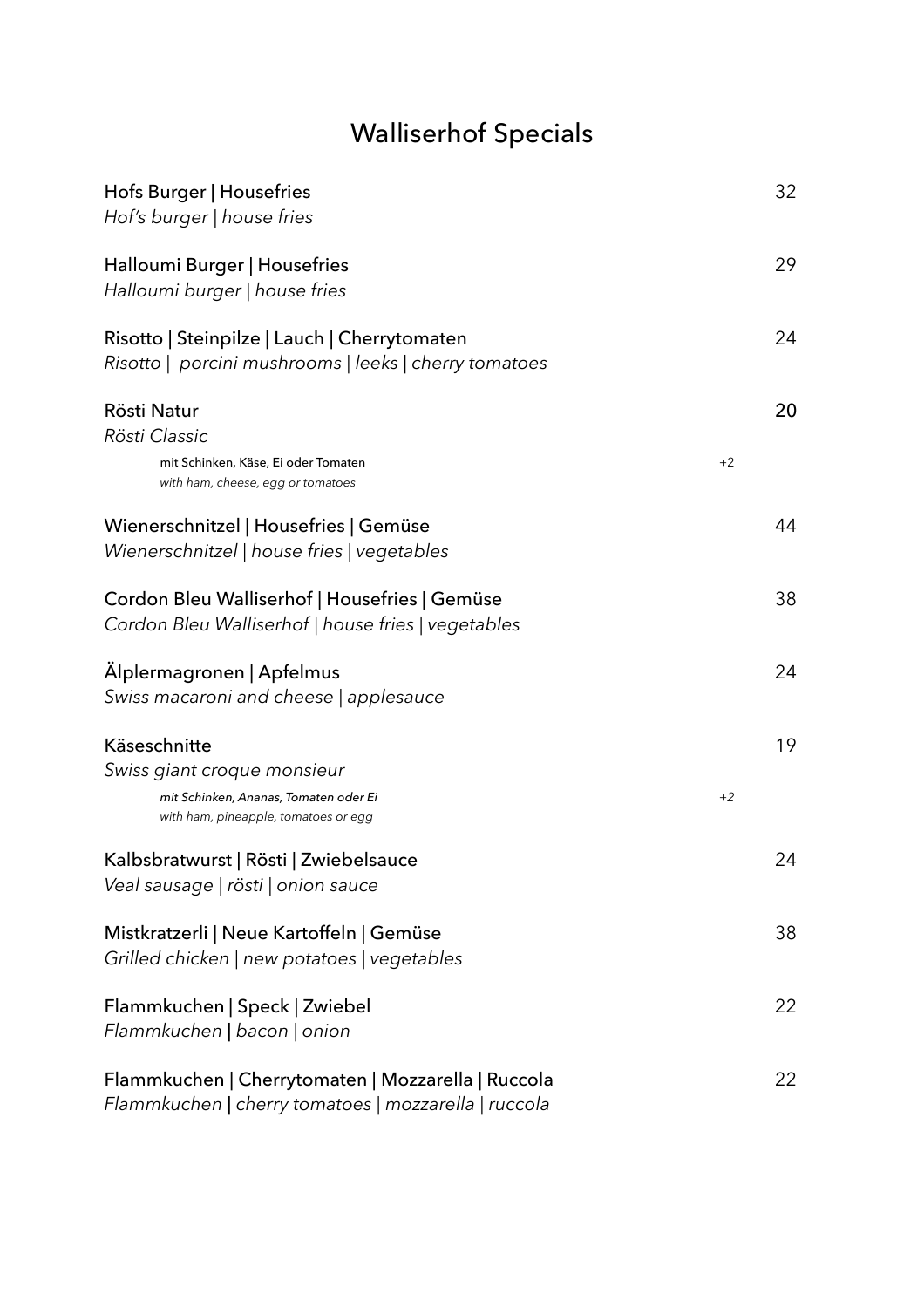# **Desserts**

| Schokoladenfondue<br>Chocolate fondue                                                                                                                                                               |      |                |
|-----------------------------------------------------------------------------------------------------------------------------------------------------------------------------------------------------|------|----------------|
| mit Vollmilchschokolade   Früchte<br>with milk chocolate   fruits                                                                                                                                   |      | 14             |
| mit Zartbitterschokolade   Früchte<br>with dark chocolate   fruits                                                                                                                                  |      | 14             |
| Hausgemachte Glace (pro Kugel)<br>Erdbeer   Vanille   Schokolade   Absolut Raspberri   Aprikose<br>Homemade ice cream (per scoop)<br>Strawberry   vanilla   chocolate   Absolut Raspberri   apricot |      | 5              |
| mit Rahm<br>with whipped cream                                                                                                                                                                      | $+1$ |                |
| Schokoladentrüffel   Glace mit Vodka Absolut Raspberri<br>Chocolate truffles   ice cream with vodka Absolut Raspberri                                                                               |      | 11             |
| Schokoladentrüffel<br>Chocolate truffles                                                                                                                                                            |      | 6              |
| Fruchtsalat<br>Fruit salad                                                                                                                                                                          |      | 8              |
| Hausgemachter Apfelkuchen   Rahm<br>Homemade apple pie   whipped cream                                                                                                                              |      | $\overline{7}$ |
| Flammkuchen   Apfel   Zimt   Vanilleglace empfolen für 2 Personen<br>Flammkuchen   apple   cinnamon   vanilla ice cream recommended for 2 persons                                                   |      | 19             |